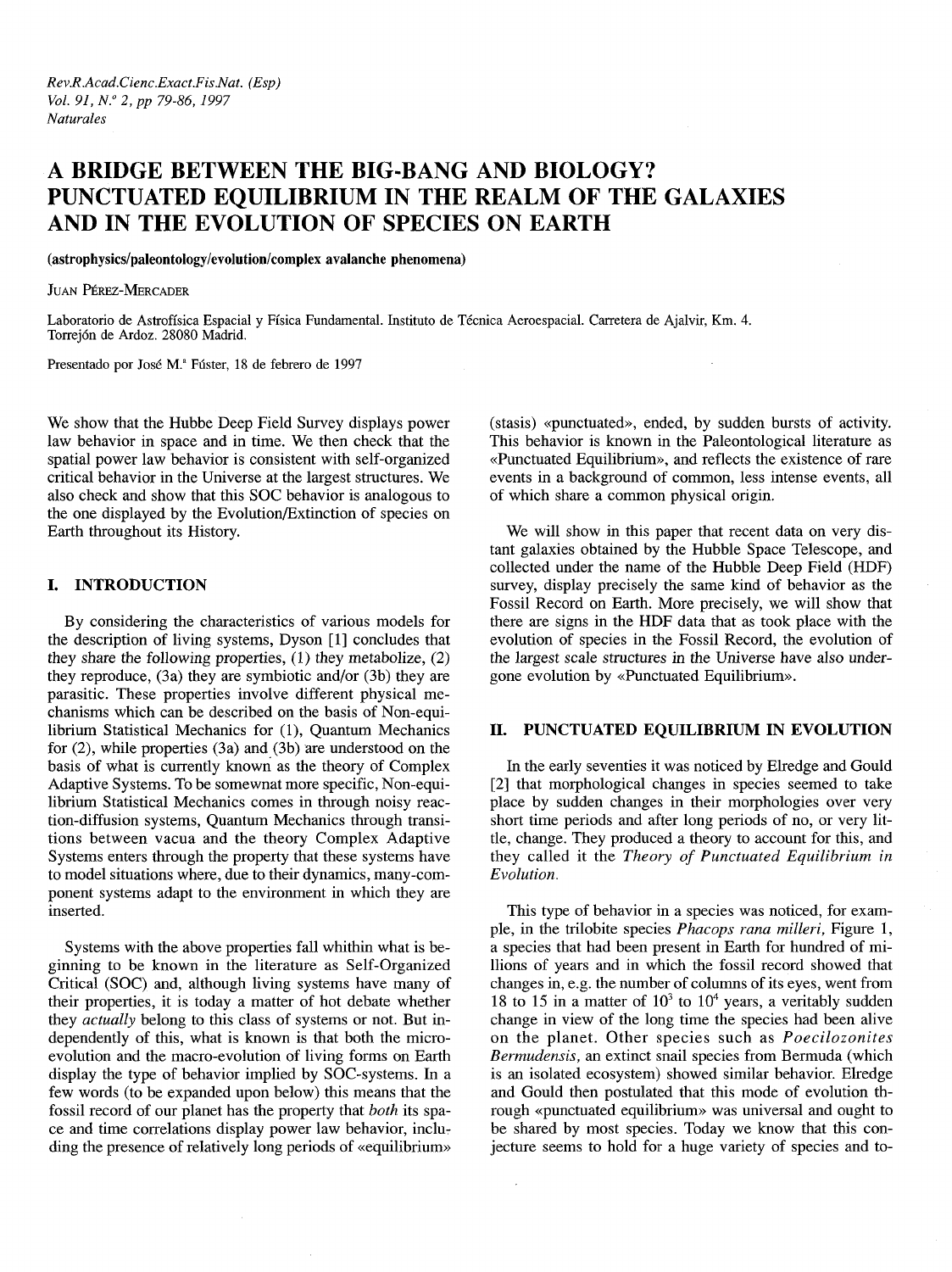

Fig. 1. The trilobites *Phacops rana milleri.* This species changed from 18 to 15 eye columns in about 10,000 years; its presence on Earth has been shown to have been of hundreds of millions of years.

day, many paleontologists spouse the point of view that most species evolve in this fashion.

A typical manifestation of how this takes place at the species level is shown in Fig. 2, where the mean thoracic width for the antarctic radiolarian *Pseudocubus verna* is shown as a function of fossil age or, equivalently, depth of the stratum where the fossil was found. It is clearly appreciated how the thoracic width increased as a function of time: it was about 90 microns for samples 4.33 Myr and older and about 135 microns for samples whose age was typically 2.43 Myr. Furthermore, as can be appreciated in the figure, the chan-



ge from about 90 microns to about 110 microns took place in a relatively short time-span, as it happenned again for the change from 110 to about 120 microns. This evolutionary pattern of equilibrium followed by sudden change is what characterizes «punctuated equilibrium» behavior, and has been beautifully summarized by Elredge and Gould saying that *«anatomical change in evolution ... happens not throughout the bulk of a species history ... rather at those rare events when a new reproductively isolated species buds off».*

This «punctuated equilibrium» behavior at the species level also takes place in Macroevolution, i.e., in the collective evolution of all species living on the Earth at a given time. Figure 3 displays the percentage of the total population of species that went extinct as a function of time, and it can be seen here that the time series describing the extinction data is highly irregular, that is, there are some great sudden extinctions (the peaks) while most of the time, the data indicates, the system was in periods of stasis (shown by the valleys and troughs in the figure). It can be seem from the data in this figure that if one plots the number of geological stages *Ng* vs. the percent of extinctions, *s,* one finds, Figure 4, that it is very well fit by a power law with exponent  $-2.0$ , i.e.,

$$
N_g \ (s) \ \alpha \ s^{-2.0} \tag{1}
$$

which is in itself some form of power law for the temporal behavior of the system.

In fact, a careful and exhaustive analysis of the fossil record pertaining to the history of Life on Earth shows that the data has the following properties (a) it contains periods of stasis, (b) epochs of punctuation, (c) it encodes power law behavior. The existence of (a) and (b) together imply the presence of intermittance and also the presence of some *apparently* non-local (actually ocurring at a global scale) effects. These two properties when taken together with (c) lead one into a scenario of avalanches and self-organized criticality, and brings evolution into that class of phenomena. Avalanches in this context correspond to the actual extinctions (punctuations) and the system self-organizes into a *critical* state whose signature is the existence of power law be-



Fig. 2. The evolutionary history of *Pseudocubus Vema*. Fig. 3. Extinctions in the Evolution of Species on Earth.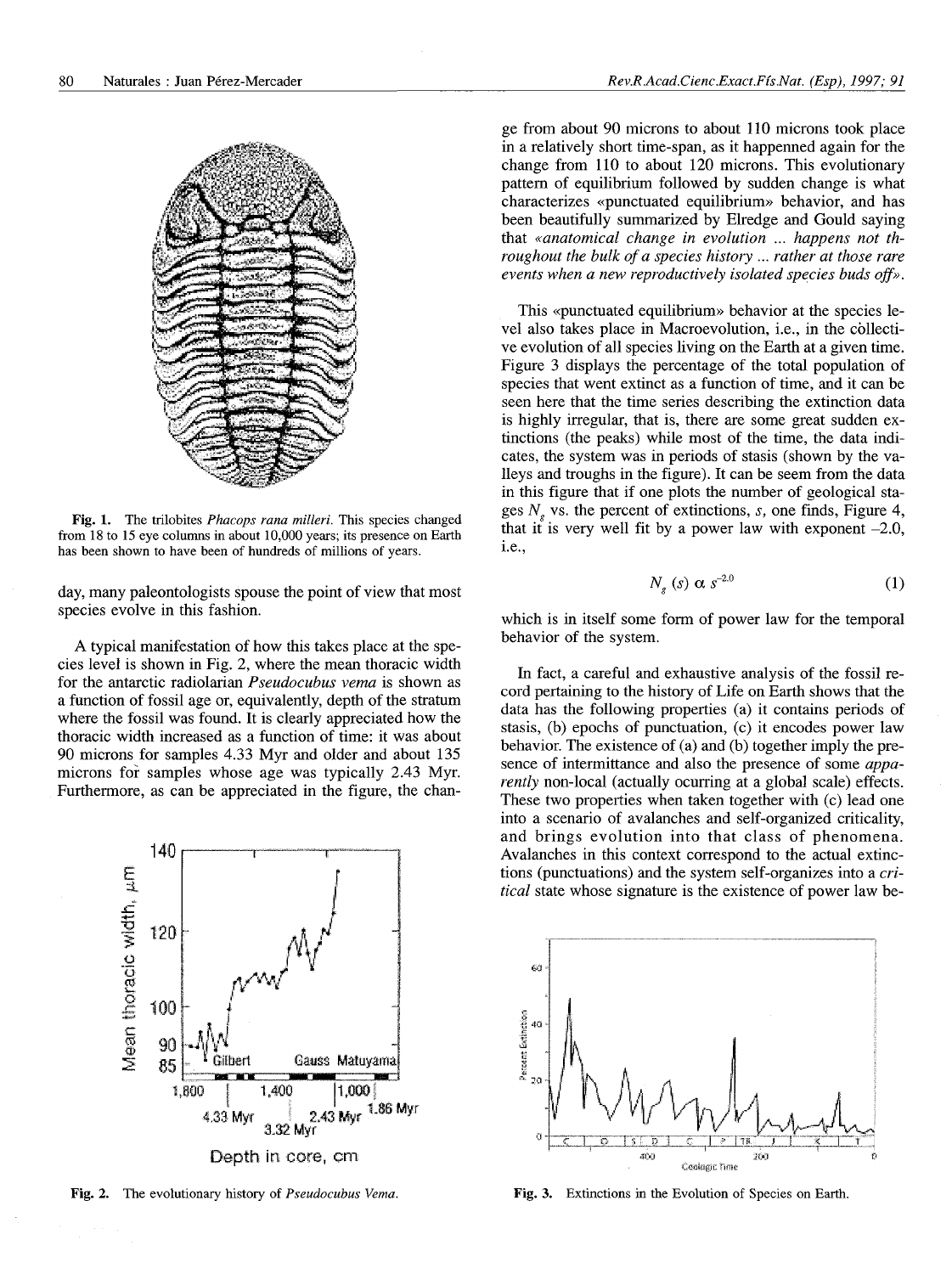



Fig. 4. 10 years in the library.

havior, where large events are rare, while small events are more probable and both are related by a power law.

# **III. A QUICK TOUR OF SELF-ORGANIZED CRITICALITY AND AVALANCHES**

In order to better appreciate what we will discuss about the large scale structure of the Universe, we now give a quick tour of self-organized criticality and avalanches. Let us imagine an hour-glass with the grains of sand falling on the lower half of the glass; as they fall on the heap of sand, they stick on top of each other and pile up, forming a small hill whose slope remains approximately constant. The mechanism due to which the slope of the pile remains constant is by means of avalanches: as the sand falls on the pile, it makes an avalanche which carries away many of the grains of sand in sudden bursts (the avalanches), while giving the system a chance to again start the same process of mound formation with a constant slope. Without getting into the details of why the grains of sand stick and fall collectively, giving rise to avalanches, let us just point out the following features (a) the number of avalanches as a function of their size follows a power law,

$$
N\left(s\right)\,\alpha\,s^{-t}\tag{2}
$$

where s is the avalanches size,  $N(s)$  the number of avalanches of size *s* that take place as we run the experiment for a long time and  $\tau$  is called the avalanche exponent; (b) the avalanche process displays stasis and punctuation (as described above) with a «first return probability»,  $P_{First}(t)$ , and an «all return probability»,  $P_{AB}(t)$ , both of which are power laws in time with exponents  $\tau_{First}$  and  $\tau_{All}$ , i.e.,

$$
P_{First}(t) \alpha t^{-\tau_{First}} \tag{3}
$$

$$
P_{\text{All}}(t) \alpha t^{-\tau_{\text{All}}} \tag{4}
$$

Finally, (c), there are numerous power laws characterized by exponents which are related by scaling relations such as, for example,

$$
\tau_{First} + \tau_{All} = 2 \tag{5}
$$

In any case, the main features of this avalanche system, or for that matter of any other, are that the system is away from equilibrium (the grains keep falling), lives in a critical state characterized by long range correlations but short range forces, there is scale invariance (hence the name «Critical»), there are multiple scales involved and, finally, the dynamics «automatically» chooses the critical state. Because of all the above, the system must involve (a) nonequilibrium physics, (b) some form of fluctuations and (c) must be in a scaling regime.

All the above properties have been shown, by comparison of theoretical predictions with results of numerical simulations, to be embodied in two main classes of models, which in fact are very closely related: Reggeon Field Theory (RFT) and Directed Percolation Depinning (DPD). These models are respectively described by the equations

$$
\frac{\partial \phi}{\partial t} = v \nabla^2 \phi + m^2 \phi + g \phi^2 + \eta (\vec{x}, t; \phi)
$$
 (6)

$$
\frac{\partial \phi}{\partial t} = v \nabla^2 \phi + \frac{1}{2} \lambda (\nabla \phi)^2 + F + \eta (\vec{x}, t; \phi) \qquad (7)
$$

where *v*,  $m^2$ , *g* and  $\lambda$  are coupling constants, *F* is a constant and  $\eta$  is a random (noise) source that in principle may also depend on the field  $\phi(\vec{x}, t)$ . This field represents a spacetime dependent function which describes some density or potential; in the case of avalanches in grains of sand, it can be related to the columnar number density of grains. As mentioned above, the avalanche-size probability distribution and the all-return probability distribution, for example, satisfy a power law, viz,

$$
P_{\text{Aval}} \infty \ \ s^{-\tau_{\text{Aval}}} \tag{8}
$$

or

$$
P_{All} \infty \ s^{-\tau_{All}} \tag{9}
$$

and where the exponents can be calculated from the field theory in the case of RFT and determined by numerical simulation for DPD.

The fact that there is an underlying dynamics leads to scaling relations between the exponents. Some of these relations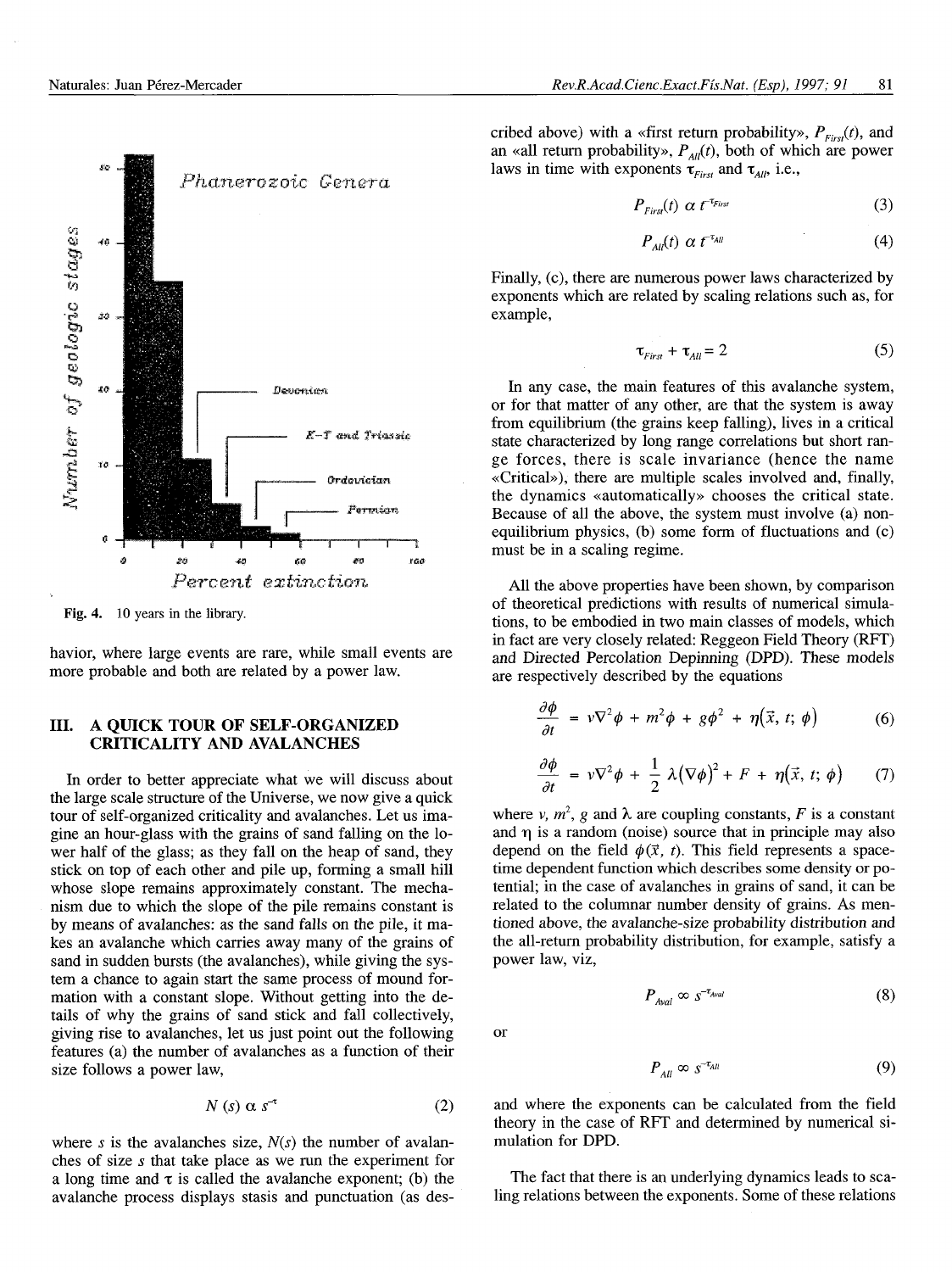are due to general invariances of the equations and other relations are directly a consequence of the way the system approaches equilibrium. In general, these scaling relations can be viewed as predictions of avalanche theory for different classes of phenomena; two such predictions are the following: (a) a prediction that the avalanches form a Levy flight and (b) that the exponents for the probability for backward avalanches and the all-return probabilities are related. In fact, these two predictions appear in the phenomenology as the following scaling relations

$$
\tau_{\text{Backwards}} = 3 - \tau_{\text{Aval}} \tag{10}
$$

and the fractal dimension of the Levy fligth  $\pi_{Levy}$  is related to the avalanche *size* exponent *D* via

$$
\pi_{Levy} = 1 + D(2 - \tau_{Aval}) \tag{11}
$$

$$
\tau_{All} = d/D; \ \tau_{First} + \tau_{All} = 2. \tag{12}
$$

It is important to mention that the two forms of SOC in the respective incarnations as an RFT or a DPD phenomena can be traced to the scaling behavior of an underlying nonrelativistic hydrodynamics in regimes where velocity and acceleration are parallel. This of course opens the door to the study of SOC in the Universe, since the processes underlying structure formation at the largest scales are precisely a consequence of non-relativistic hydrodynamics.

Finally, we mention that application of SOC to the known fossil record, and to extinctions in particular, leads to *some* success in the understanding of the data. For example, it is predicted that the number of geological stages *N* for which there is a certain level of extinction, *a,* follows a power law  $N \propto a^{-\tau_{\text{soc}}}$ , with the exponent  $\tau_{\text{soc}} = 1.3 \pm 0.2$ , and where the exponent is to be compared with an observed value of 2.0. This figure, although not great, is a good start, since at least the prediction that the number of extinctions follows a power law is non-trivial, as it is also non-trivial that the value of the exponent is of the correct order of magnitude.

## **IV. LOOKING FOR SIGNS OF PUNCTUATED EQUILIBRIUM IN THE REALM OF GALAXIES**

When we look at the night sky with a powerful instrument such as the Hubbe Space Telescope, or any of the large aperture telescopes, we are looking at the Universe and seeing it as it was millions of years ago. This is so because we are exploring the Universe through the red-shifted light coming from distant galaxies. In fact, the larger the instrument aperture the higher the probability that we will see very red-shifted and faint objects, whose light, as detected on Earth, was emitted very early in the History of the Universe.

Let us imagine that we restrict our attention to a small patch of the sky. As we do this, we simultaneously receive light coming from closer and more distant galaxies which happen to be located inside the pencil beam of light that we are stydying. The closer objects are less red-shifted and therefore older or, according to the cosmological principle, we are seeing them at a more evolved stage in their evolution than the further objects which are at higher redshift and have had less time to evolve when they emitted the light we receive *today* on Earth. This is very similar to what happens in paleontology, where, on average, the deeper one digs the older is the sediment that one encounters and hence the fossils it contains. In a very direct way, depth of a sediment and red-shift are equivalent, in the sense that in one case one probes age in the fossil record and evolution of life on Earth and in the other one is probing age of galaxies and, for a range of red-shifts, one probes evolution of galaxies and large scale structure in the Universe.

Early in 1996 the HST was pointed at a very narrow, and assumed to be almost empty, region of sky. It was kept at focus for ten consecutive days in an area near the handle of the Big Dipper. The result of this survey is known as the Hubble Deep Field Survey or HDF Survey, and the observational results are very interesting on several counts: many new galaxies were found, their associations are unexpected, their colors are indicative of very early formation and they show very clear indication of early dynamical evolution. Here we will focus on just one aspect of the data gathered in the HST, namely the distribution of the number of galaxies as a function of red-shift.

The data is shown in the Figures 5 and 6. This data is equivalent to a "drill-sample" in paleontology, in that it represents how the abundance of galaxies has changed with the evolution of the Universe, and shows how galaxies have been created at different epochs and how the evolution rate seems to be erratic (in some sense) or random. In particular it shows very clearly that the number of galaxies as a function of red-shift is a non-uniform function. What can be said about this?

In order to gather some intuition to guide our analysis we perform on this data the same transformations and analysis done on the data on the fossil record. The results are shown in Figures 6 and 7. In particular we find that to very good accuracy the number of redshift bins, *N,* containing a given percent 5 of the total number of galaxies follows a power law,

$$
N \propto s^{-1.27} \tag{13}
$$

with an  $R^2_{\text{adjusted}} = 0.96$  for the fit. This result is similar to the one we discussed above for what takes place in the evolution of Phanerozoic Genera, where the number of geologic stages in which extinctions have taken place as a function of the percent of extinction also follows a power law (but with a different exponent)

$$
N \propto s^{-2.0},\tag{14}
$$

as we have already discussed. The result obtained for the HDF data is shown in a double-log plot in Figure 7; in the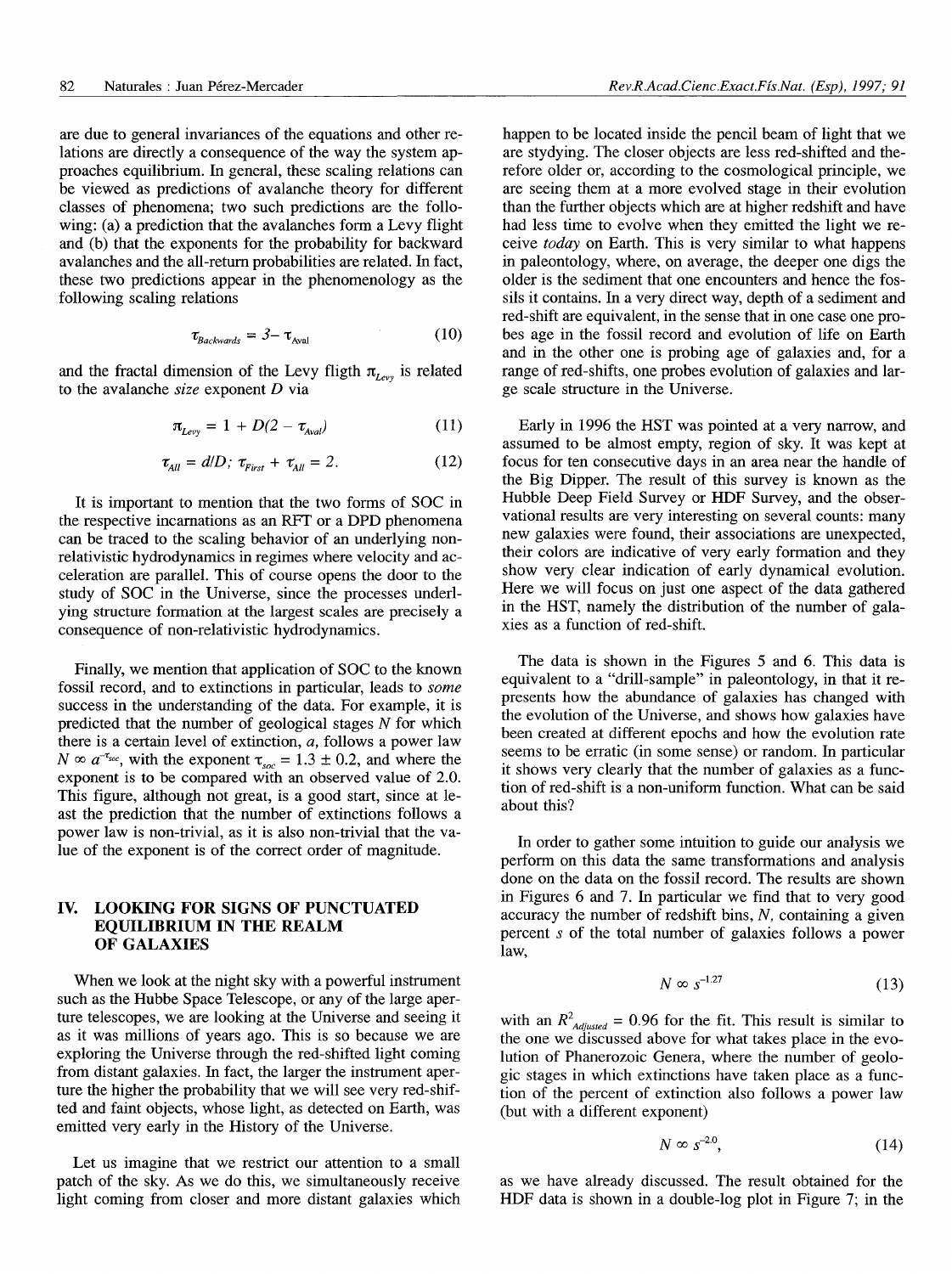

Fig. 5. The HDF and the number-distance, histogram.

inset we have also plotted the residues for the fit, which are clearly randomly scattered and thus gives a visual verification of the goodness of fit.



*Redshift-series of HDF data*

Fig. 6. What does this remind your eye?



Fig. 7. Power-law fit and residues for the HDF data. This is a loglog plot, and the straight line has equation  $y = 5.23 - 1.27x$ ; the adjusted  $R^2$  of the fit is 0.96.

From the HDF data we can also plot the cumulative activity in the sample as a function of time. As one can inmediately see from the original data, the cumulative activity follows a Devil's Staircase when plotted as a function of time. This is displayed in Figure 8.

We can now also compute two important time-related probabilities. The "First-Return Probability"  $P_{First}(t)$  and the "All-Return Probability"  $P_{\text{All}}(t)$ . These are defined as follows:  $P_{Fix}(t)$  is the probability that if an event has taken place within a given spatial location at time  $t_0$ , another event will take place again at the same location for the first time at time  $t_0 + t$ . The all return probability,  $P_{\text{All}}(t)$  is defined as the probability that events will occur at time  $t_0 + t$  in the same region of space. There is no preconceived reason as to why these two probabilities should follow a power law; they could, for example, describe a Poissonian process; but for self-organized critical systems they are power laws of their arguments. Again this can be rigourously shown to be related to the punctuated equilibrium attributes of a SOC manybody system. In fact, for a many-body system to display





Fig. 8. Devil's staircase in the HDF. Reduced times and times derived from the measured redshift for a flat FRW back-ground.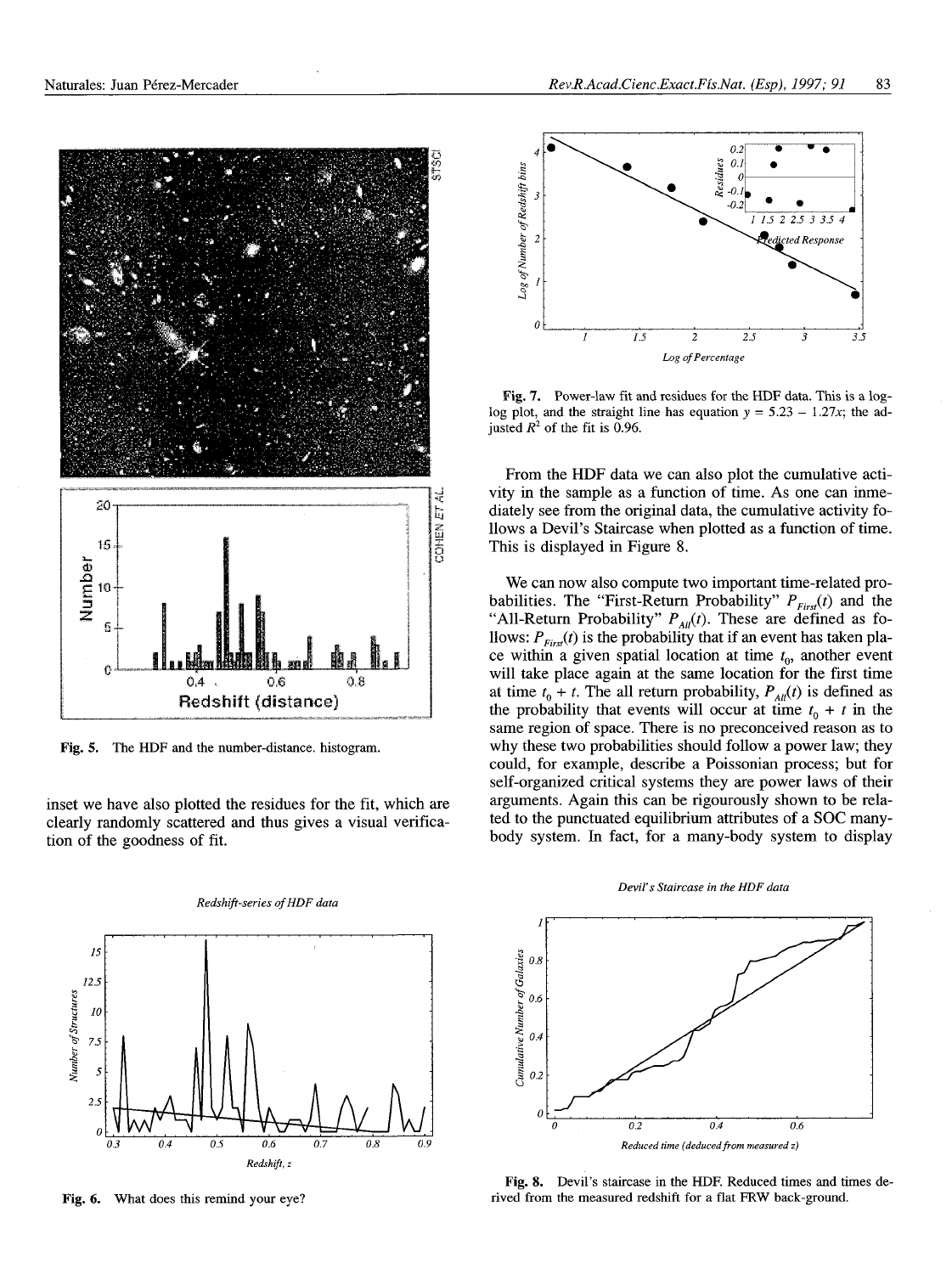SOC, it is a necessary and sufficient condition that the system shows power-law behavior in both the spatial and time domain probabilities; in particular the two-point spatial correlation function must follow a power law and the two timerelated probabilities just defined must also have power law behaviors.

For the HDF data one finds that both  $P_{First}(t)$  and  $P_{All}(t)$ show indications of power law behaviors. An analysis of the data gives that

$$
P_{First} \ (t) \propto t^{-1.7}, \tag{15}
$$

and

$$
P_{\text{All}} \approx t^{-0.9},\tag{16}
$$

with a goodness of fit of  $R^2 = 0.94$ .

From this simple fit to the time series we are then led to one conclusion and three questions. We conclude that there is power law behavior in time, and we ask the following questions: (i) what happens for spatial behavior? (ii) do spatial and time behaviors go together as required by SOC? and (iii) are there any predictions? We now will seek answers for each of the above three questions.

#### **A. Power law behavior in the spatial correlation**

It is known from hundreds of independent observations (Table I) that the probability that a multi-component structure of size  $l$  exists in the Universe goes as

$$
P(l) \propto l^{-2.21}.\tag{17}
$$

By a multicomponent structure one understands objects containing smaller components which are held together by gravitation and such that they form a single, collective and coherent structure. For example open star clusters, globular star clusters, galaxies, clusters of galaxies and the whole Universe they all fall into this category. And they are related by the above power law for their spatial extent. This, of course, is an indication that the objects share a common origin (gravitatonial collapse and binding) and is a hallmark for the criticality of this system. Because of the power law behavior, it also adds the needed ingredient for SOC nature of the Universe from the largest to the shorter length scales, provided the objects are multicomponent. But we still cannot claim a full SOC behavior, because in order for this to actually be true we need to check that the predictions of SOC are fulfilled. In particular, we must check if the scaling relations of SOC are respected, and to what extent.

First of all, we point out that by an elementary argument based on probability theory, it can be shown that the probability in equation (17) is equivalent to the following,

$$
\langle \delta \rho (r + x) \delta \rho (x) \rangle \propto r^{-\pi_{P hcn}}, \qquad (18)
$$





Fig. 9. Power-law fit and residues for First Return Probability. Times derived from the measured redshift for a flat FRW background. This is a log-log plot, cf. main text for fit data.

where  $\delta \rho(r)$  is the density contrast at comoving separation *r* and  $\pi_{Phen} = 1.58$ . This value has to be compared with an observed value of  $\pi_{obs} = 1.65 \pm 0.15$ , and we see that the agreement is well within the observational error band and very good. The probability argument that we have just mentioned goes as follows: the probability (17) can be transformed from length into mass using the relationship  $m \propto \rho l^3$ , and from there we infer that the observed number of structures with a mass greater than a value *m* is

$$
N_{Obs} \ (\ge m) \ \propto \ m^{-2.21/3} = m^{-0.74} = m^{-b} \tag{19}
$$

In an avalanche the number of elements (equivalent to "total number of grains of sand") with mass *m* is

$$
N_{Aval}^{Obs} = \frac{\partial N_{Obs}(\ge m)}{\partial m} \propto m^{-b-1} = m^{-\tau_{Aval}^{Obs}} \qquad (20)
$$

and we see that if we include the errors in the determination of the power law in equation (17)

$$
\tau_{\text{Aval}}^{\text{Obs}} = 1.74 \pm 0.05. \tag{21}
$$

A standard argument used in cosmology and based in the so-called Press-Schechter formula, which assumes that density fluctuations are gaussian, allows one to relate  $N \leq m$ ) with the exponent in the power spectrum of density perturbations *n,* or equivalently, the exponent in the two-point correlation function for density perturbations,  $\gamma$ . In fact, if the two-point correlation function  $\xi(r) = \langle \delta \rho (r + x) \delta \rho(x) \rangle$  scales as

$$
\xi(r) \propto r^{-r} \tag{22}
$$

then

$$
N_{\text{Cosm}}(\geq m) \propto m^{-1 + \frac{1}{6} \gamma}
$$
 (23)

and equating (19) with *(23),* we have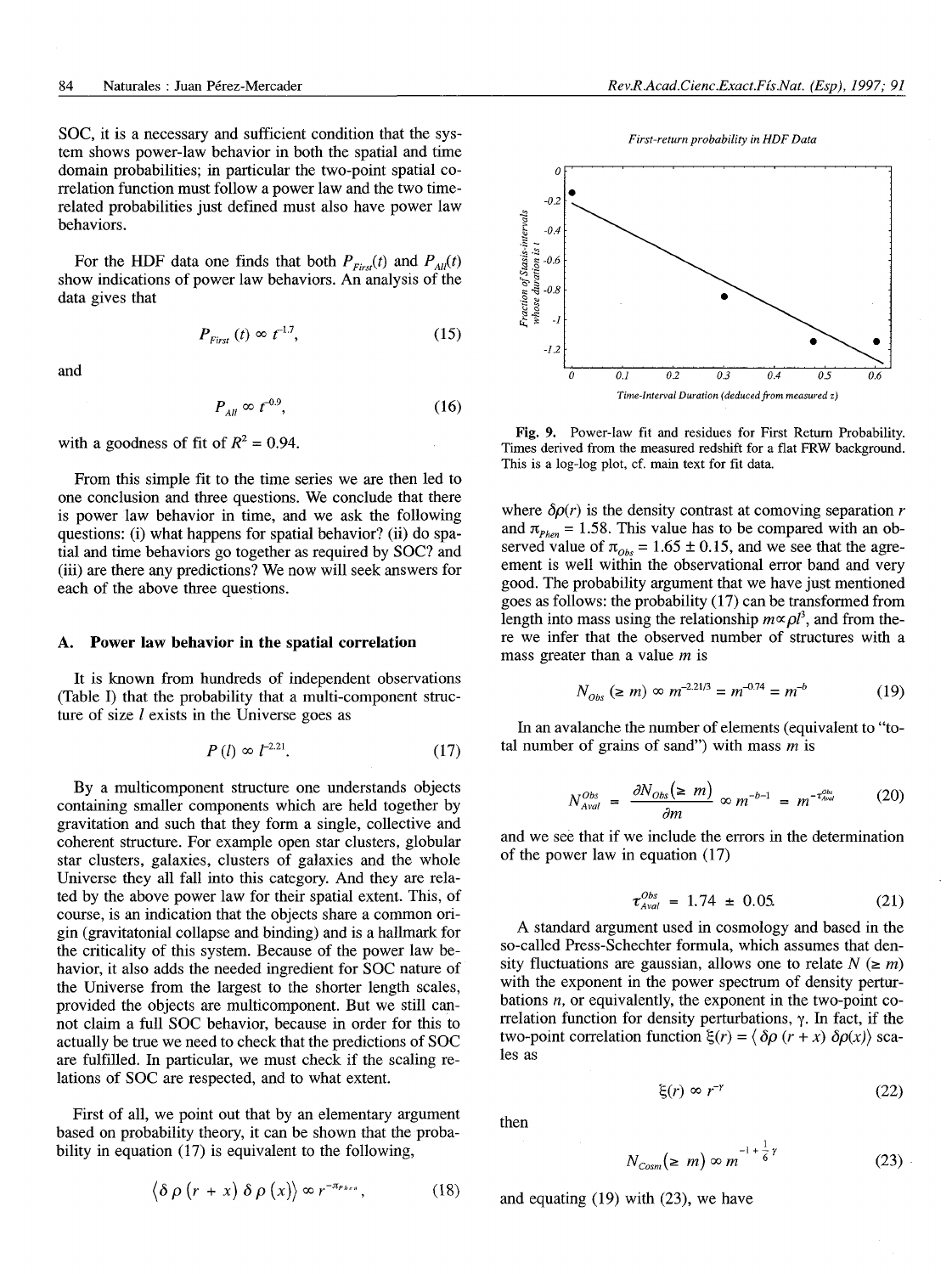$$
b = 1 - \frac{1}{6} \gamma \tag{24}
$$

This quantity  $\gamma$  is what we have called before  $\pi_{\text{Phen}}$  and, for  $b = 0.74 = \frac{2.21}{1.6}$ , as follows from the avalanche inter-

pretation, we get that

$$
\gamma = 6 \times \left(1 - \frac{2.21}{3}\right) = 1.58. \tag{25}
$$

This is a *prediction* of the phenomenology associated with avalanches, although it does not involve the full apparatus of SOC. To test for this one needs to go further and investigate such connection. This comes from the hydrodynamics associated with the evolution of large scale structure in the Universe. It can be shown that the equations of hydrodynamics in an expanding background for the case of large clouds of matter in gravitational interaction are mathematically equivalent to the equations of Directed Percolation Depinning. These equations have been extensively studied in the literature and shown to display both avalanche behavior and SOC. More particulary, from computer simulations it has been established that the avalanche exponent  $\tau_{Aval}^{DPD}$  is

$$
\tau_{\text{Aval}}^{\text{DPD}} = 1.70 \pm 0.05 \tag{26}
$$

which is to be compared with the value we have obtained from the observational law relating the various multicomponent objects in the Universe,

$$
\tau_{\text{Aval}}^{\text{DPD}} = 1.74 \pm 0.05. \tag{27}
$$

These two exponents coincide within less than 3%, and we take them as a clear indication of the existence of avalanche behavior in the larger scales of the Universe.

Since (1) the mathematical description of the evolution of large scale structure in the Universe and DPD are identical, and (2) the subset of predictions concerning avalanche behavior and spatial correlation are in such good agreement, one feels now justified to take a step ahead and test for SOC. If there is SOC in the Universe, then one should be able to check the predictions of SOC in the observational data.

#### **B. Checking the predictions of SOC**

The first prediction of SOC that we will analyze is that the clusters of «grains of sand» which partake in avalanches arrange themselves into a Levy flight; this Levy flight has a characteristic exponent and it coincides from its statistical definition in terms of number of objects per unit volume with what we have called  $\pi_{\text{Phen}}$ .

It has been known from many years of astronomical observations that the largest structures in the Universe form Levy flights, and that their exponent is around 1.6; in particular, and as we have already discussed for galaxies, this exponent is known to be  $1.65 \pm 0.15$ . We conclude then, that this first prediction of SOC applied to large scale in the Universe is a success: the objects arrange themselves in Levy flights *and* the value of the exponent is very well predicted.

#### **C. More SOC predictions and time-behavior**

There are three more predictions that derive from SOC, one refers to spatial distribution, and the other two are related to time-behavior. The last prediction related to spatial behavior is the exponent for «backward» avalanches, and is given as calculated from the scaling relations of SOC in 3 space and one time dimension by

$$
\tau_b^{PP} = 1.263,\tag{28}
$$

which must be understood as the predicted value. The value measured from the HDF data gives  $\tau_b^{Data} = 1.274 \pm 0.090$ , which again shows remarkable agreement between the predicted and observed values.

We now discuss the behavior in time. SOC predicts the existence of power law behavior in time for both first return and all return probabilities. The HDF data bears these two non-trivial characteristics, *but* the exponents measured and predicted do NOT agree very well.

A power law fit to the HDF data transformed from redshift data to time series data gives the following result:

$$
\tau_{All}^{HDF} = 0.893 \pm 0.093 \tag{29}
$$

to be compared with the value predicted by DPD

$$
\tau_{All}^{DPD} = 1.28 \pm 0.3. \tag{30}
$$



**Fig. 10.** Power-law fit and residues for All Return Probability. Times derived from the measured redshift for a flat FRW background. This is a log-log plot, cf. main text for fit data.